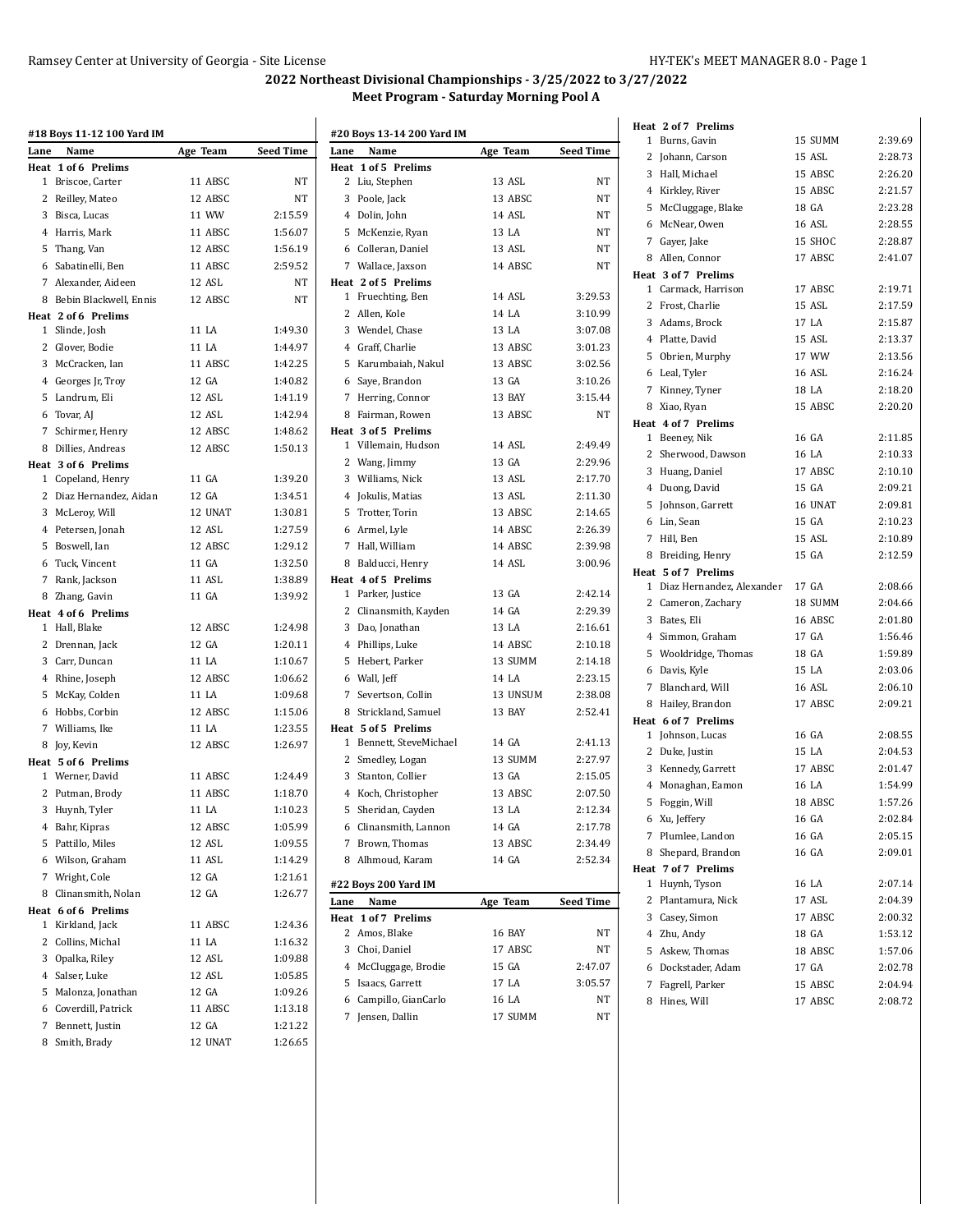## **2022 Northeast Divisional Championships - 3/25/2022 to 3/27/2022 Meet Program - Saturday Morning Pool A**

|      | #24 Boys 11-12 100 Yard Freestyle |          |           |
|------|-----------------------------------|----------|-----------|
| Lane | Name                              | Age Team | Seed Time |
|      | Heat 1 of 6 Prelims               |          |           |
|      | 2 Thang, Van                      | 12 ABSC  | ΝT        |
|      | 3 Briscoe, Carter                 | 11 ABSC  | NT        |
|      | 4 Bebin Blackwell, Ennis          | 12 ABSC  | NT        |
|      | 5 Dunlap, Winston                 | 11 ABSC  | <b>NT</b> |
|      | 6 Sabatinelli, Ben                | 11 ABSC  | NT        |
|      | Heat 2 of 6 Prelims               |          |           |
|      | 1 Bisca, Lucas                    | 11 WW    | 2:04.27   |
|      | 2 Slinde, Josh                    | 11 LA    | 1:33.27   |
|      | 3 Glover, Bodie                   | 11 LA    | 1:28.78   |
|      | 4 Schirmer, Henry                 | 12 ABSC  | 1:27.60   |
|      | 5 Diaz Hernandez, Aidan           | 12 GA    | 1:27.69   |
|      | 6 Copeland, Henry                 | 11 GA    | 1:31.88   |
|      | 7 Harris, Mark                    | 11 ABSC  | 1:42.20   |
|      | 8 Alexander, Aideen               | 12 ASL   | NT        |
|      | Heat 3 of 6 Prelims               |          |           |
|      | 1 Georges Jr, Troy                | 12 GA    | 1:26.40   |
|      | 2 Tuck, Vincent                   | 11 GA    | 1:20.73   |
|      | 3 Ramdeo, Nicolas                 | 11 GA    | 1:19.55   |
|      | 4 McLeroy, Will                   | 12 UNAT  | 1:16.35   |
|      | 5 Williams, Ike                   | 11 LA    | 1:18.91   |
|      | 6 Tovar, AJ                       | 12 ASL   | 1:20.65   |
|      | 7 Hammond, Bear                   | 11 ASL   | 1:23.29   |
|      | 8 Zhang, Gavin                    | 11 GA    | 1:26.93   |
|      | Heat 4 of 6 Prelims               |          |           |
|      | 1 Clinansmith, Nolan              | 12 GA    | 1:14.59   |
|      | 2 Hobbs, Corbin                   | 12 ABSC  | 1:08.92   |
|      | 3 Boyle, Colin                    | 12 ABSC  | 1:01.73   |
|      | 4 Malonza, Jonathan               | 12 GA    | 58.78     |
|      | 5 Pattillo, Miles                 | 12 ASL   | 1:01.16   |
|      | 6 Huang, Alex                     | 12 ABSC  | 1:07.16   |
|      | 7 Werner, David                   | 11 ABSC  | 1:11.84   |
|      | 8 Jones, Cameron                  | 11 GA    | 1:16.10   |
|      | Heat 5 of 6 Prelims               |          |           |
|      | 1 Kirkland, Jack                  | 11 ABSC  | 1:14.21   |
|      | 2 Douglas, Bryce                  | 12 ASL   | 1:07.59   |
|      | 3 Carey, Louis                    | 12 LA    | 1:01.52   |
|      | 4 Rhine, Joseph                   | 12 ABSC  | 58.27     |
|      | 5 McKay, Colden                   | 11 LA    | 1:00.11   |
|      | 6 Bennett, Justin                 | 12 GA    | 1:05.97   |
| 7    | Drennan, Jack                     | 12 GA    | 1:09.98   |
|      | 8 Hall, Blake                     | 12 ABSC  | 1:15.95   |
|      | Heat 6 of 6 Prelims               |          |           |
| 1    | Joy, Kevin                        | 12 ABSC  | 1:12.46   |
|      | 2 Putman, Brody                   | 11 ABSC  | 1:07.17   |
|      | 3 Karumbaiah, Vidur               | 11 ABSC  | 1:01.22   |
|      | 4 Bahr, Kipras                    | 12 ABSC  | 55.14     |
|      | 5 Salser, Luke                    | 12 ASL   | 58.92     |
|      | 6 Opalka, Riley                   | 12 ASL   | 1:02.86   |
|      | 7 Wright, Cole                    | 12 GA    | 1:09.10   |
|      | 8 Boswell, Ian                    | 12 ABSC  | 1:15.00   |
|      |                                   |          |           |

| Lane | #26 Boys 13-14 100 Yard Freestyle<br>Name | Age Team | <b>Seed Time</b> | 1 Gayer, Jake       |
|------|-------------------------------------------|----------|------------------|---------------------|
|      | Heat 1 of 5 Prelims                       |          |                  | 2 Johann, Carson    |
|      | 1 Fairman, Rowen                          | 13 ABSC  | NΤ               | 3 McCluggage, Blak  |
|      | 2 Parker, Justice                         | 13 GA    | 1:14.87          | 4 Shoffner, John    |
|      | 3 Wallace, Jaxson                         | 14 ABSC  | 1:14.37          | 5 McNear, Owen      |
|      | 4 Herring, Connor                         | 13 BAY   | 1:12.44          | 6 Fair, Daniel      |
|      | 5 Saye, Brandon                           | 13 GA    | 1:14.05          | 7 Choi, Daniel      |
|      | 6 Graff, Charlie                          | 13 ABSC  | 1:14.39          | 8 Gamlin, Sawyer    |
|      | 7 Guidry, Nate                            | 13 ABSC  | 1:15.14          | Heat 3 of 8 Prelims |
|      | 8 Poole, Jack                             | 13 ABSC  | NT               | 1 Carmack, Harrisc  |
|      | Heat 2 of 5 Prelims                       |          |                  | 2 Campillo, GianCa  |
|      | 1 Wendel, Chase                           | 13 LA    | 1:11.60          | 3 Burns, Gavin      |
|      | 2 Alhmoud, Karam                          | 14 GA    | 1:10.56          | 4 Carey, William    |
|      | 3 McCusker, Riley                         | 14 BAY   | 1:07.69          | 5 Hawkins, Brodie   |
|      | 4 Balducci, Henry                         | 14 ASL   | 1:05.13          | 6 Frost, Reilly     |
|      | 5 Allen, Kole                             | 14 LA    | 1:05.66          | 7 Krosner, Zach     |
|      | 6 Strickland, Samuel                      | 13 BAY   | 1:09.58          | 8 Levine, Mark      |
|      | 7 McKenzie, Ryan                          | 13 LA    | 1:11.22          | Heat 4 of 8 Prelims |
|      | 8 Anderson, Ethan                         | 14 ABSC  | 1:12.44          | 1 Kirkley, River    |
|      | Heat 3 of 5 Prelims                       |          |                  | 2 Xiao, Ryan        |
|      | 1 Brown, Thomas                           | 13 ABSC  | 1:03.21          | 3 Allen, Connor     |
|      | 2 Hall, William                           | 14 ABSC  | 1:00.21          | 4 Kinney, Tyner     |
|      | 3 Dao, Jonathan                           | 13 LA    | 54.79            | 5 Sherwood, Daws    |
|      | 4 Salser, Ethan                           | 14 ASL   | 52.38            | 6 Lin, Sean         |
|      | 5 Groves, George                          | 13 ASL   | 53.47            | 7 Jensen, Dallin    |
|      | 6 Clinansmith, Kayden                     | 14 GA    | 55.83            | 8 Hall, Michael     |
|      | 7 Kannan, Shaan                           | 14 ABSC  | 1:01.15          | Heat 5 of 8 Prelims |
|      | 8 Severtson, Collin                       | 13 UNSUM | 1:05.13          | 1 Breiding, Henry   |
|      | Heat 4 of 5 Prelims                       |          |                  | 2 Fagrell, Parker   |
|      | 1 Dolin, John                             | 14 ASL   | 1:02.46          | 3 Ackerman, Austir  |
|      | 2 Smedley, Logan                          | 13 SUMM  | 58.64            | 4 Duke, Justin      |
|      | 3 Stanton, Collier                        | 13 GA    | 54.55            | 5 Beeney, Nik       |
|      | 4 Trotter, Torin                          | 13 ABSC  | 51.84            | 6 Krosner, Sam      |
|      | 5 Sheridan, Cayden                        | 13 LA    | 52.99            | 7 Adams, Brock      |
|      | 6 Williams, Nick                          | 13 ASL   | 55.60            | 8 Lyle, Zack        |
|      | 7 Halbach, Crenshaw                       | 13 ABSC  | 1:01.08          | Heat 6 of 8 Prelims |
|      | 8 Liu, Stephen                            | 13 ASL   | 1:04.85          | 1 Johnson, Garrett  |
|      | Heat 5 of 5 Prelims                       |          |                  | 2 Kennedy, Garrett  |
|      | 1 Villemain, Hudson                       | 14 ASL   | 1:02.37          | 3<br>Gallagher, Cal |
|      | 2 Bennett, SteveMichael                   | 14 GA    | 56.29            | 4 Jones, Gavin      |
|      | 3 Koch, Christopher                       | 13 ABSC  | 53.70            | 5 Patterson, Nolan  |
|      | 4 Stanton, Baylor                         | 14 GA    | 45.82            | 6 Garwold, Ian      |
|      | 5 Hebert, Parker                          | 13 SUMM  | 52.95            | 7 Davis, Kyle       |
|      | 6 Ballance, Alex                          | 14 ASL   | 55.36            | 8 Wall, Henry       |
|      | 7 Karumbaiah, Nakul                       | 13 ABSC  | 1:00.62          | Heat 7 of 8 Prelims |
|      | 8 Hawkins, Colt                           | 13 MORG  | 1:03.68          | 1 Hart, Russell     |
|      |                                           |          |                  | 2 Cameron, Zachar   |
|      | #28 Boys 100 Yard Freestyle               |          |                  | 3 Monaghan, Eamo    |
| Lane | Name                                      | Age Team | Seed Time        | 4 Dunbar, Jack      |
|      | Heat 1 of 8 Prelims                       |          |                  | 5 Burch, Hudson     |
|      | 2 Amos, Blake                             | 16 BAY   | 1:13.96          | 6 Xiao, James       |
|      | 3 Goodroe, Timothy                        | 15 ASL   | 1:04.50          | 7 Shepard, Brandor  |
|      | 4 Isaacs, Garrett                         | 17 LA    | 1:02.14          | 8 Henry, Jaden      |
|      | 5 Woodward, Elliott                       | 16 ABSC  | 1:02.76          |                     |
|      | 6 McCluggage, Brodie                      | 15 GA    | 1:08.74          |                     |

| 1 | Gayer, Jake           | 15 SHOC       | 1:01.34 |
|---|-----------------------|---------------|---------|
|   | 2 Johann, Carson      | 15 ASL        | 59.95   |
|   | 3 McCluggage, Blake   | 18 GA         | 58.90   |
|   | 4 Shoffner, John      | 15 ASL        | 58.42   |
|   | 5 McNear, Owen        | <b>16 ASL</b> | 58.79   |
|   | 6 Fair, Daniel        | 15 ASL        | 59.54   |
|   | 7 Choi, Daniel        | 17 ABSC       | 1:01.04 |
|   | 8 Gamlin, Sawyer      | 16 ASL        | 1:01.88 |
|   | Heat 3 of 8 Prelims   |               |         |
|   | 1 Carmack, Harrison   | 17 ABSC       | 58.11   |
|   | 2 Campillo, GianCarlo | 16 LA         | 57.89   |
|   | 3 Burns, Gavin        | 15 SUMM       | 56.96   |
|   | 4 Carey, William      | 15 LA         | 56.32   |
|   | 5 Hawkins, Brodie     | 15 MORG       | 56.77   |
|   | 6 Frost, Reilly       | 16 MORG       | 57.60   |
|   | 7 Krosner, Zach       | 16 ABSC       | 58.11   |
|   | 8 Levine, Mark        | 15 SUMM       | 58.14   |
|   | Heat 4 of 8 Prelims   |               |         |
|   | 1 Kirkley, River      | 15 ABSC       | 55.79   |
|   | 2 Xiao, Ryan          | 15 ABSC       | 55.27   |
|   | 3 Allen, Connor       | 17 ABSC       | 54.25   |
|   | 4 Kinney, Tyner       | 18 LA         | 53.64   |
|   | 5 Sherwood, Dawson    | 16 LA         | 53.69   |
|   | 6 Lin, Sean           | 15 GA         | 55.07   |
|   | 7 Jensen, Dallin      | 17 SUMM       | 55.34   |
|   | 8 Hall, Michael       | 15 ABSC       | 55.99   |
|   | Heat 5 of 8 Prelims   |               |         |
|   | 1 Breiding, Henry     | 15 GA         | 52.51   |
|   | 2 Fagrell, Parker     | 15 ABSC       | 51.90   |
|   | 3 Ackerman, Austin    | 17 ABSC       | 51.53   |
|   | 4 Duke, Justin        | 15 LA         | 50.93   |
|   | 5 Beeney, Nik         | 16 GA         | 50.98   |
|   | 6 Krosner, Sam        | 18 ABSC       | 51.87   |
|   | 7 Adams, Brock        | 17 LA         | 52.27   |
|   | 8 Lyle, Zack          | 15 ASL        | 52.80   |
|   | Heat 6 of 8 Prelims   |               |         |
|   | 1 Johnson, Garrett    | 16 UNAT       | 49.96   |
|   | 2 Kennedy, Garrett    | 17 ABSC       | 48.50   |
|   | 3 Gallagher, Cal      | 19 ASL        | 47.39   |
|   | 4 Jones, Gavin        | 18 ABSC       | 46.28   |
|   | 5 Patterson, Nolan    | 16 GA         | 46.75   |
|   | 6 Garwold, Ian        | 18 ASL        | 47.85   |
| 7 | Davis, Kyle           | 15 LA         | 49.07   |
| 8 | Wall, Henry           | 18 LA         | 50.92   |
|   | Heat 7 of 8 Prelims   |               |         |
| 1 | Hart, Russell         | 17 GA         | 49.39   |
| 2 | Cameron, Zachary      | 18 SUMM       | 48.49   |
|   | 3 Monaghan, Eamon     | 16 LA         | 47.34   |
|   | 4 Dunbar, Jack        | 17 GA         | 46.25   |
|   | 5 Burch, Hudson       | 16 ASL        | 46.73   |
|   | 6 Xiao, James         | 17 ABSC       | 47.80   |
| 7 | Shepard, Brandon      | 16 GA         | 48.73   |
| 8 | Henry, Jaden          | 17 GA         | 50.24   |
|   |                       |               |         |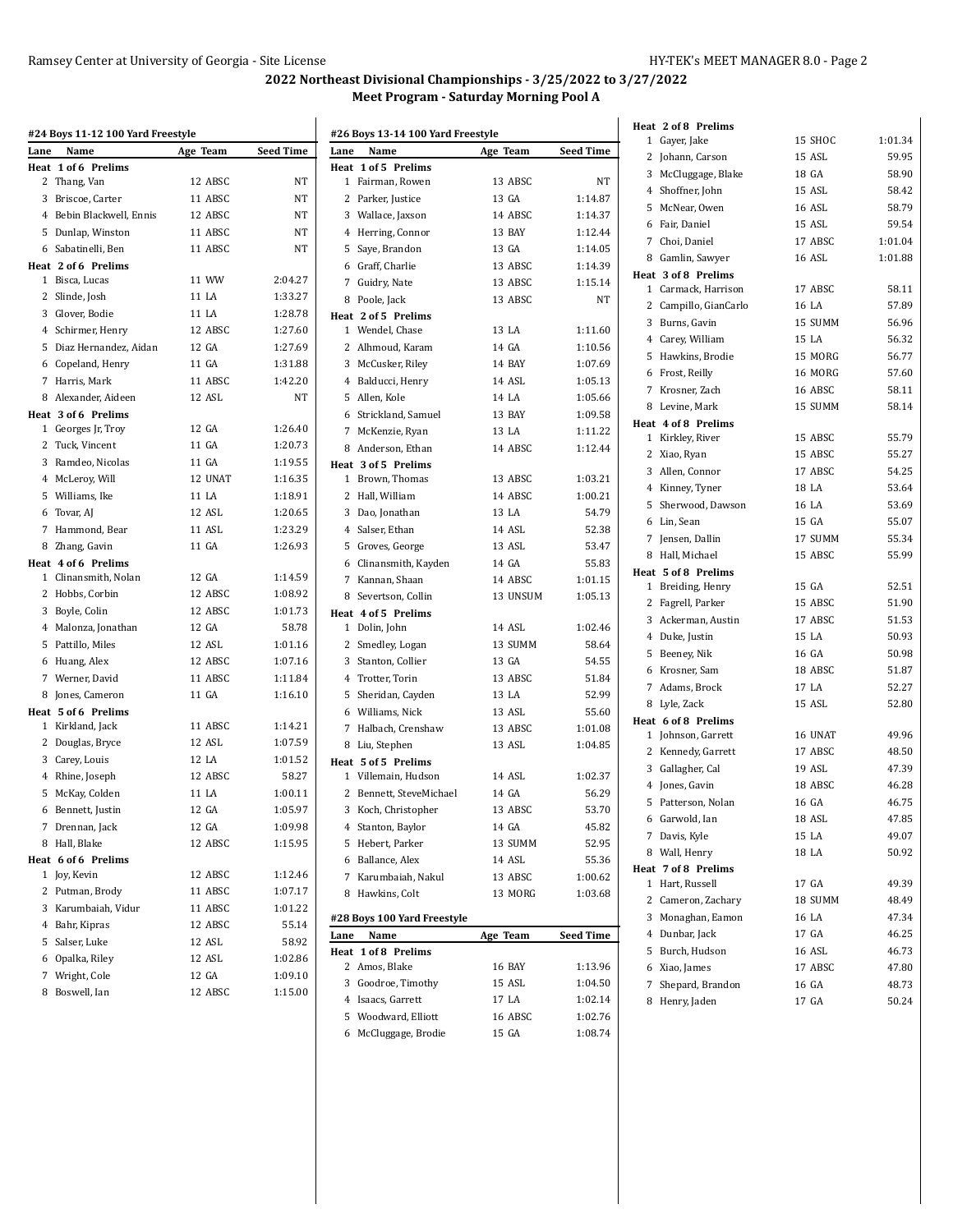### **2022 Northeast Divisional Championships - 3/25/2022 to 3/27/2022 Meet Program - Saturday Morning Pool A**

| 18 ABSC<br>49.33<br>Foggin, Will<br>1<br>$\overline{2}$<br>Huang, Daniel<br>17 ABSC<br>48.28<br>3 Wooldridge, Tyler<br>18 GA<br>47.23<br>17 ABSC<br>45.74<br>4 Casey, Simon<br>5 Wall, Dean<br>17 LA<br>46.45<br>19 UNAT<br>47.57<br>6 Renier, Luke<br>7 Riordan, Jimmy<br>18 ASL<br>48.65<br>8 Plumlee, Landon<br>16 GA<br>49.99<br>#30 Boys 11-12 100 Yard Breaststroke<br>Lane Name<br>Age Team<br><b>Seed Time</b><br>Heat 1 of 4 Prelims<br>1 Harris, Mark<br>11 ABSC<br><b>NT</b><br>12 ASL<br>2 Landrum, Eli<br>2:24.62<br>12 ABSC<br>3<br>Reilley, Mateo<br>2:05.31<br>11 LA<br>1:55.60<br>4 Glover, Bodie<br>5 Slinde, Josh<br>11 LA<br>2:02.00<br>6 Bebin Blackwell, Ennis<br>12 ABSC<br>2:09.65<br>7 Briscoe, Carter<br>11 ABSC<br>NT<br>8 Dunlap, Winston<br>11 ABSC<br><b>NT</b><br>Heat 2 of 4 Prelims<br>1 Zhang, Gavin<br>11 GA<br>1:44.87<br>12 GA<br>2 Drennan, Jack<br>1:35.24<br>3 Clinansmith, Nolan<br>12 GA<br>1:31.39<br>4 Carr, Duncan<br>11 LA<br>1:16.24<br>5 Hobbs, Corbin<br>12 ABSC<br>1:24.52<br>6 Smith, Brady<br>12 UNAT<br>1:34.42<br>Ramdeo, Nicolas<br>11 GA<br>1:40.28<br>$\overline{7}$<br>8 Dillies, Andreas<br>12 ABSC<br>1:54.51<br>Heat 3 of 4 Prelims<br>12 GA<br>1:41.28<br>1 Georges Jr, Troy<br>12 ASL<br>1:35.23<br>$\mathbf{2}$<br>Petersen, Jonah<br>12 ABSC<br>1:29.16<br>3 Hall, Blake<br>12 ASL<br>4 Salser, Luke<br>1:14.63<br>5 Douglas, Bryce<br>12 ASL<br>1:20.62<br>6 Carey, Louis<br>12 LA<br>1:33.95<br>7 Diaz Hernandez, Aidan<br>12 GA<br>1:39.51<br>8 Rank, Jackson<br>11 ASL<br>1:50.31<br>Heat 4 of 4 Prelims<br>11 GA<br>1:40.88<br>Tuck, Vincent<br>1<br>2 Wilson, Graham<br>11 ASL<br>1:35.22<br>12 GA<br>3 Bennett, Justin<br>1:27.43<br>4 Karumbaiah, Vidur<br>11 ABSC<br>1:14.26<br>5 Malonza, Jonathan<br>12 GA<br>1:20.08 |   | Heat 8 (#28 Boys 100 Yard Freestyle) |         |         |
|---------------------------------------------------------------------------------------------------------------------------------------------------------------------------------------------------------------------------------------------------------------------------------------------------------------------------------------------------------------------------------------------------------------------------------------------------------------------------------------------------------------------------------------------------------------------------------------------------------------------------------------------------------------------------------------------------------------------------------------------------------------------------------------------------------------------------------------------------------------------------------------------------------------------------------------------------------------------------------------------------------------------------------------------------------------------------------------------------------------------------------------------------------------------------------------------------------------------------------------------------------------------------------------------------------------------------------------------------------------------------------------------------------------------------------------------------------------------------------------------------------------------------------------------------------------------------------------------------------------------------------------------------------------------------------------------------------------------------------------------------------------------------------------------------|---|--------------------------------------|---------|---------|
|                                                                                                                                                                                                                                                                                                                                                                                                                                                                                                                                                                                                                                                                                                                                                                                                                                                                                                                                                                                                                                                                                                                                                                                                                                                                                                                                                                                                                                                                                                                                                                                                                                                                                                                                                                                                   |   |                                      |         |         |
|                                                                                                                                                                                                                                                                                                                                                                                                                                                                                                                                                                                                                                                                                                                                                                                                                                                                                                                                                                                                                                                                                                                                                                                                                                                                                                                                                                                                                                                                                                                                                                                                                                                                                                                                                                                                   |   |                                      |         |         |
|                                                                                                                                                                                                                                                                                                                                                                                                                                                                                                                                                                                                                                                                                                                                                                                                                                                                                                                                                                                                                                                                                                                                                                                                                                                                                                                                                                                                                                                                                                                                                                                                                                                                                                                                                                                                   |   |                                      |         |         |
|                                                                                                                                                                                                                                                                                                                                                                                                                                                                                                                                                                                                                                                                                                                                                                                                                                                                                                                                                                                                                                                                                                                                                                                                                                                                                                                                                                                                                                                                                                                                                                                                                                                                                                                                                                                                   |   |                                      |         |         |
|                                                                                                                                                                                                                                                                                                                                                                                                                                                                                                                                                                                                                                                                                                                                                                                                                                                                                                                                                                                                                                                                                                                                                                                                                                                                                                                                                                                                                                                                                                                                                                                                                                                                                                                                                                                                   |   |                                      |         |         |
|                                                                                                                                                                                                                                                                                                                                                                                                                                                                                                                                                                                                                                                                                                                                                                                                                                                                                                                                                                                                                                                                                                                                                                                                                                                                                                                                                                                                                                                                                                                                                                                                                                                                                                                                                                                                   |   |                                      |         |         |
|                                                                                                                                                                                                                                                                                                                                                                                                                                                                                                                                                                                                                                                                                                                                                                                                                                                                                                                                                                                                                                                                                                                                                                                                                                                                                                                                                                                                                                                                                                                                                                                                                                                                                                                                                                                                   |   |                                      |         |         |
|                                                                                                                                                                                                                                                                                                                                                                                                                                                                                                                                                                                                                                                                                                                                                                                                                                                                                                                                                                                                                                                                                                                                                                                                                                                                                                                                                                                                                                                                                                                                                                                                                                                                                                                                                                                                   |   |                                      |         |         |
|                                                                                                                                                                                                                                                                                                                                                                                                                                                                                                                                                                                                                                                                                                                                                                                                                                                                                                                                                                                                                                                                                                                                                                                                                                                                                                                                                                                                                                                                                                                                                                                                                                                                                                                                                                                                   |   |                                      |         |         |
|                                                                                                                                                                                                                                                                                                                                                                                                                                                                                                                                                                                                                                                                                                                                                                                                                                                                                                                                                                                                                                                                                                                                                                                                                                                                                                                                                                                                                                                                                                                                                                                                                                                                                                                                                                                                   |   |                                      |         |         |
|                                                                                                                                                                                                                                                                                                                                                                                                                                                                                                                                                                                                                                                                                                                                                                                                                                                                                                                                                                                                                                                                                                                                                                                                                                                                                                                                                                                                                                                                                                                                                                                                                                                                                                                                                                                                   |   |                                      |         |         |
|                                                                                                                                                                                                                                                                                                                                                                                                                                                                                                                                                                                                                                                                                                                                                                                                                                                                                                                                                                                                                                                                                                                                                                                                                                                                                                                                                                                                                                                                                                                                                                                                                                                                                                                                                                                                   |   |                                      |         |         |
|                                                                                                                                                                                                                                                                                                                                                                                                                                                                                                                                                                                                                                                                                                                                                                                                                                                                                                                                                                                                                                                                                                                                                                                                                                                                                                                                                                                                                                                                                                                                                                                                                                                                                                                                                                                                   |   |                                      |         |         |
|                                                                                                                                                                                                                                                                                                                                                                                                                                                                                                                                                                                                                                                                                                                                                                                                                                                                                                                                                                                                                                                                                                                                                                                                                                                                                                                                                                                                                                                                                                                                                                                                                                                                                                                                                                                                   |   |                                      |         |         |
|                                                                                                                                                                                                                                                                                                                                                                                                                                                                                                                                                                                                                                                                                                                                                                                                                                                                                                                                                                                                                                                                                                                                                                                                                                                                                                                                                                                                                                                                                                                                                                                                                                                                                                                                                                                                   |   |                                      |         |         |
|                                                                                                                                                                                                                                                                                                                                                                                                                                                                                                                                                                                                                                                                                                                                                                                                                                                                                                                                                                                                                                                                                                                                                                                                                                                                                                                                                                                                                                                                                                                                                                                                                                                                                                                                                                                                   |   |                                      |         |         |
|                                                                                                                                                                                                                                                                                                                                                                                                                                                                                                                                                                                                                                                                                                                                                                                                                                                                                                                                                                                                                                                                                                                                                                                                                                                                                                                                                                                                                                                                                                                                                                                                                                                                                                                                                                                                   |   |                                      |         |         |
|                                                                                                                                                                                                                                                                                                                                                                                                                                                                                                                                                                                                                                                                                                                                                                                                                                                                                                                                                                                                                                                                                                                                                                                                                                                                                                                                                                                                                                                                                                                                                                                                                                                                                                                                                                                                   |   |                                      |         |         |
|                                                                                                                                                                                                                                                                                                                                                                                                                                                                                                                                                                                                                                                                                                                                                                                                                                                                                                                                                                                                                                                                                                                                                                                                                                                                                                                                                                                                                                                                                                                                                                                                                                                                                                                                                                                                   |   |                                      |         |         |
|                                                                                                                                                                                                                                                                                                                                                                                                                                                                                                                                                                                                                                                                                                                                                                                                                                                                                                                                                                                                                                                                                                                                                                                                                                                                                                                                                                                                                                                                                                                                                                                                                                                                                                                                                                                                   |   |                                      |         |         |
|                                                                                                                                                                                                                                                                                                                                                                                                                                                                                                                                                                                                                                                                                                                                                                                                                                                                                                                                                                                                                                                                                                                                                                                                                                                                                                                                                                                                                                                                                                                                                                                                                                                                                                                                                                                                   |   |                                      |         |         |
|                                                                                                                                                                                                                                                                                                                                                                                                                                                                                                                                                                                                                                                                                                                                                                                                                                                                                                                                                                                                                                                                                                                                                                                                                                                                                                                                                                                                                                                                                                                                                                                                                                                                                                                                                                                                   |   |                                      |         |         |
|                                                                                                                                                                                                                                                                                                                                                                                                                                                                                                                                                                                                                                                                                                                                                                                                                                                                                                                                                                                                                                                                                                                                                                                                                                                                                                                                                                                                                                                                                                                                                                                                                                                                                                                                                                                                   |   |                                      |         |         |
|                                                                                                                                                                                                                                                                                                                                                                                                                                                                                                                                                                                                                                                                                                                                                                                                                                                                                                                                                                                                                                                                                                                                                                                                                                                                                                                                                                                                                                                                                                                                                                                                                                                                                                                                                                                                   |   |                                      |         |         |
|                                                                                                                                                                                                                                                                                                                                                                                                                                                                                                                                                                                                                                                                                                                                                                                                                                                                                                                                                                                                                                                                                                                                                                                                                                                                                                                                                                                                                                                                                                                                                                                                                                                                                                                                                                                                   |   |                                      |         |         |
|                                                                                                                                                                                                                                                                                                                                                                                                                                                                                                                                                                                                                                                                                                                                                                                                                                                                                                                                                                                                                                                                                                                                                                                                                                                                                                                                                                                                                                                                                                                                                                                                                                                                                                                                                                                                   |   |                                      |         |         |
|                                                                                                                                                                                                                                                                                                                                                                                                                                                                                                                                                                                                                                                                                                                                                                                                                                                                                                                                                                                                                                                                                                                                                                                                                                                                                                                                                                                                                                                                                                                                                                                                                                                                                                                                                                                                   |   |                                      |         |         |
|                                                                                                                                                                                                                                                                                                                                                                                                                                                                                                                                                                                                                                                                                                                                                                                                                                                                                                                                                                                                                                                                                                                                                                                                                                                                                                                                                                                                                                                                                                                                                                                                                                                                                                                                                                                                   |   |                                      |         |         |
|                                                                                                                                                                                                                                                                                                                                                                                                                                                                                                                                                                                                                                                                                                                                                                                                                                                                                                                                                                                                                                                                                                                                                                                                                                                                                                                                                                                                                                                                                                                                                                                                                                                                                                                                                                                                   |   |                                      |         |         |
|                                                                                                                                                                                                                                                                                                                                                                                                                                                                                                                                                                                                                                                                                                                                                                                                                                                                                                                                                                                                                                                                                                                                                                                                                                                                                                                                                                                                                                                                                                                                                                                                                                                                                                                                                                                                   |   |                                      |         |         |
|                                                                                                                                                                                                                                                                                                                                                                                                                                                                                                                                                                                                                                                                                                                                                                                                                                                                                                                                                                                                                                                                                                                                                                                                                                                                                                                                                                                                                                                                                                                                                                                                                                                                                                                                                                                                   |   |                                      |         |         |
|                                                                                                                                                                                                                                                                                                                                                                                                                                                                                                                                                                                                                                                                                                                                                                                                                                                                                                                                                                                                                                                                                                                                                                                                                                                                                                                                                                                                                                                                                                                                                                                                                                                                                                                                                                                                   |   |                                      |         |         |
|                                                                                                                                                                                                                                                                                                                                                                                                                                                                                                                                                                                                                                                                                                                                                                                                                                                                                                                                                                                                                                                                                                                                                                                                                                                                                                                                                                                                                                                                                                                                                                                                                                                                                                                                                                                                   |   |                                      |         |         |
|                                                                                                                                                                                                                                                                                                                                                                                                                                                                                                                                                                                                                                                                                                                                                                                                                                                                                                                                                                                                                                                                                                                                                                                                                                                                                                                                                                                                                                                                                                                                                                                                                                                                                                                                                                                                   |   |                                      |         |         |
|                                                                                                                                                                                                                                                                                                                                                                                                                                                                                                                                                                                                                                                                                                                                                                                                                                                                                                                                                                                                                                                                                                                                                                                                                                                                                                                                                                                                                                                                                                                                                                                                                                                                                                                                                                                                   |   |                                      |         |         |
|                                                                                                                                                                                                                                                                                                                                                                                                                                                                                                                                                                                                                                                                                                                                                                                                                                                                                                                                                                                                                                                                                                                                                                                                                                                                                                                                                                                                                                                                                                                                                                                                                                                                                                                                                                                                   |   |                                      |         |         |
|                                                                                                                                                                                                                                                                                                                                                                                                                                                                                                                                                                                                                                                                                                                                                                                                                                                                                                                                                                                                                                                                                                                                                                                                                                                                                                                                                                                                                                                                                                                                                                                                                                                                                                                                                                                                   |   |                                      |         |         |
|                                                                                                                                                                                                                                                                                                                                                                                                                                                                                                                                                                                                                                                                                                                                                                                                                                                                                                                                                                                                                                                                                                                                                                                                                                                                                                                                                                                                                                                                                                                                                                                                                                                                                                                                                                                                   |   |                                      |         |         |
|                                                                                                                                                                                                                                                                                                                                                                                                                                                                                                                                                                                                                                                                                                                                                                                                                                                                                                                                                                                                                                                                                                                                                                                                                                                                                                                                                                                                                                                                                                                                                                                                                                                                                                                                                                                                   |   |                                      |         |         |
|                                                                                                                                                                                                                                                                                                                                                                                                                                                                                                                                                                                                                                                                                                                                                                                                                                                                                                                                                                                                                                                                                                                                                                                                                                                                                                                                                                                                                                                                                                                                                                                                                                                                                                                                                                                                   |   |                                      |         |         |
|                                                                                                                                                                                                                                                                                                                                                                                                                                                                                                                                                                                                                                                                                                                                                                                                                                                                                                                                                                                                                                                                                                                                                                                                                                                                                                                                                                                                                                                                                                                                                                                                                                                                                                                                                                                                   |   |                                      |         |         |
|                                                                                                                                                                                                                                                                                                                                                                                                                                                                                                                                                                                                                                                                                                                                                                                                                                                                                                                                                                                                                                                                                                                                                                                                                                                                                                                                                                                                                                                                                                                                                                                                                                                                                                                                                                                                   |   |                                      |         |         |
|                                                                                                                                                                                                                                                                                                                                                                                                                                                                                                                                                                                                                                                                                                                                                                                                                                                                                                                                                                                                                                                                                                                                                                                                                                                                                                                                                                                                                                                                                                                                                                                                                                                                                                                                                                                                   |   |                                      |         |         |
|                                                                                                                                                                                                                                                                                                                                                                                                                                                                                                                                                                                                                                                                                                                                                                                                                                                                                                                                                                                                                                                                                                                                                                                                                                                                                                                                                                                                                                                                                                                                                                                                                                                                                                                                                                                                   | 6 | Huang, Alex                          | 12 ABSC | 1:31.73 |
| $\overline{7}$<br>McLeroy, Will<br>12 UNAT<br>1:37.28                                                                                                                                                                                                                                                                                                                                                                                                                                                                                                                                                                                                                                                                                                                                                                                                                                                                                                                                                                                                                                                                                                                                                                                                                                                                                                                                                                                                                                                                                                                                                                                                                                                                                                                                             |   |                                      |         |         |
| 1:45.30<br>8 McCracken, Ian<br>11 ABSC                                                                                                                                                                                                                                                                                                                                                                                                                                                                                                                                                                                                                                                                                                                                                                                                                                                                                                                                                                                                                                                                                                                                                                                                                                                                                                                                                                                                                                                                                                                                                                                                                                                                                                                                                            |   |                                      |         |         |
|                                                                                                                                                                                                                                                                                                                                                                                                                                                                                                                                                                                                                                                                                                                                                                                                                                                                                                                                                                                                                                                                                                                                                                                                                                                                                                                                                                                                                                                                                                                                                                                                                                                                                                                                                                                                   |   |                                      |         |         |

#### **#32 Boys 13-14 200 Yard Breaststroke**

|      | Meet Qualifying: 2:58.39 |          |                  |
|------|--------------------------|----------|------------------|
| Lane | Name                     | Age Team | <b>Seed Time</b> |
|      | Heat 1 of 2 Prelims      |          |                  |
|      | 1 Poole, Jack            | 13 ABSC  | 2:58.39          |
|      | 2 Fruechting, Ben        | 14 ASL   | 2:57.11          |
|      | 3 Karumbaiah, Nakul      | 13 ABSC  | 2:49.46          |
|      | 4 Wall, Jeff             | 14 I.A   | 2:43.56          |
|      | 5 Jokulis, Matias        | 13 ASL   | 2:46.53          |
| 6    | Brown, Thomas            | 13 ABSC  | 2:52.02          |
|      | Graff. Charlie           | 13 ABSC  | 2:58.39          |

|              | Heat 2 of 2 Prelims                |          |                  |
|--------------|------------------------------------|----------|------------------|
|              | 1 Guidry, Nate                     | 13 ABSC  | 2:58.39          |
|              | 2 Kannan, Shaan                    | 14 ABSC  | 2:54.07          |
|              | 3 Wang, Jimmy                      | 13 GA    | 2:46.85          |
|              | 4 Koch, Christopher                | 13 ABSC  | 2:22.30          |
|              | 5 Stanton, Collier                 | 13 GA    | 2:46.05          |
|              | 6 Armel, Lyle                      | 14 ABSC  | 2:51.22          |
|              | 7 Wallace, Jaxson                  | 14 ABSC  | 2:57.66          |
|              | 8 Anderson, Ethan                  | 14 ABSC  | 3:28.25          |
|              |                                    |          |                  |
|              | #34 Boys 200 Yard Breaststroke     |          |                  |
|              | Meet Qualifying: 2:48.69           |          |                  |
| Lane         | Name                               | Age Team | Seed Time        |
|              | Heat 1 of 4 Prelims                |          |                  |
|              | 3 Carey, William                   | 15 LA    | 2:46.36          |
|              | 4 Carmack, Harrison                | 17 ABSC  | 2:46.10          |
|              | 5 Goodroe, Timothy                 | 15 ASL   | 2:46.22          |
|              | 6 Burns, Gavin                     | 15 SUMM  | 2:47.69          |
|              | Heat 2 of 4 Prelims                |          |                  |
|              | 1 Beeney, Nik                      | 16 GA    | 2:30.52          |
|              | 2 Plumlee, Landon                  | 16 GA    | 2:23.85          |
|              | 3 Cameron, Zachary                 | 18 SUMM  | 2:17.91          |
|              | 4 Hart, Russell                    | 17 GA    | 2:04.95          |
|              | 5 Inlow, Max                       | 16 GA    | 2:15.05          |
|              | 6 Ackerman, Austin                 | 17 ABSC  | 2:23.01          |
|              | 7 Xiao, Ryan                       | 15 ABSC  | 2:27.02          |
|              | 8 Sherwood, Dawson                 | 16 LA    | 2:42.73          |
|              | Heat 3 of 4 Prelims                |          |                  |
|              | 1 Breiding, Henry                  | 15 GA    | 2:29.31          |
|              | 2 Krosner, Sam                     | 18 ABSC  | 2:23.74          |
|              | 3 Xu, Jeffery                      | 16 GA    | 2:16.39          |
|              | 4 Januzelli, Carter                | 21 ABSC  | 2:02.37          |
|              | 5 Bates, Eli                       | 16 ABSC  | 2:11.34          |
|              | 6 Duke, Justin                     | 15 LA    | 2:22.27          |
|              | 7 Anderson, Case                   | 16 ASL   | 2:25.60          |
|              | 8 Frost, Charlie                   | 15 ASL   | 2:38.46          |
|              | Heat 4 of 4 Prelims                |          |                  |
|              | 1 Diaz Hernandez, Alexander        | 17 GA    | 2:27.60          |
|              | 2 Hailey, Brandon                  | 17 ABSC  | 2:23.64          |
|              | 3 Skedsvold, Collin                | 17 ASL   | 2:15.52          |
|              |                                    |          |                  |
|              | 4 Dalmolin, Jack                   | 22 SHOC  | 1:52.80          |
|              | 5 Collins, Tyler                   | 18 ASL   | 2:10.84          |
| 6            | Duong, David                       | 15 GA    | 2:21.52          |
|              | 7 Platte, David                    | 15 ASL   | 2:24.89          |
| 8            | Leal, Tyler                        | 16 ASL   | 2:32.68          |
|              | #36 Boys 11-12 100 Yard Backstroke |          |                  |
| Lane         | Name                               | Age Team | <b>Seed Time</b> |
| Heat         | 1 of 4 Prelims                     |          |                  |
| 3            | Dunlap, Winston                    | 11 ABSC  | NΤ               |
|              | 4 McCracken, Ian                   | 11 ABSC  | 1:46.09          |
|              | 5 Rank, Jackson                    | 11 ASL   | NΤ               |
|              | Heat 2 of 4 Prelims                |          |                  |
| $\mathbf{1}$ | Tovar, AJ                          | 12 ASL   | 1:29.10          |
|              | 2 Werner, David                    | 11 ABSC  | 1:21.87          |
|              | 3 Carey, Louis                     | 12 LA    | 1:12.09          |
|              | 4 Coverdill, Patrick               | 11 ABSC  | 1:08.62          |
|              | 5 Wilson, Graham                   | 11 ASL   | 1:10.33          |
|              | 6 Joy, Kevin                       | 12 ABSC  | 1:17.61          |
|              | 7 Boswell, Ian                     | 12 ABSC  | 1:26.05          |

| Heat 3 of 4 Prelims                 |                  |                    |
|-------------------------------------|------------------|--------------------|
| 1 Williams, Ike                     | 11 LA            | 1:28.03            |
| 2 Huang, Alex                       | 12 ABSC          | 1:20.26            |
| 3 Collins. Michal                   | 11 LA            | 1:11.76            |
| 4 Bahr, Kipras                      | 12 ABSC          | 1:06.64            |
| 5<br>Huynh, Tyler                   | 11 LA            | 1:10.07            |
| Douglas, Bryce<br>6                 | 12 ASL           | 1:13.88            |
| 7 Jones, Cameron                    | 11 GA            | 1:24.08            |
| Heat 4 of 4 Prelims                 |                  |                    |
| Landrum, Eli<br>1                   | 12 ASL           | 1:26.48            |
| 2<br>Putman, Brody                  | 11 ABSC          | 1:18.53            |
| 3 Pattillo, Miles                   | 12 ASL           | 1:10.52            |
| 4 Rhine, Joseph                     | 12 ABSC          | 1:06.17            |
| 5 Opalka, Riley                     | 12 ASL           | 1:10.05            |
| 6 Boyle, Colin                      | 12 ABSC          | 1:12.23            |
| 7 Hammond, Bear                     | 11 ASL           | 1:23.70            |
| 8 Ramdeo, Nicolas                   | 11 GA            | 1:30.34            |
| #38 Boys 13-14 200 Yard Backstroke  |                  |                    |
| Meet Qualifying: 2:37.09            |                  |                    |
| Name<br>Lane                        | Age Team         | Seed Time          |
| Heat 1 of 2 Prelims                 |                  |                    |
| Strickland, Samuel<br>2             | <b>13 BAY</b>    | 2:36.01            |
| 3<br>McCusker, Riley                | 14 BAY           | 2:32.01            |
| 4 Williams, Nick                    | 13 ASL           | 2:14.46            |
| 5 Ballance, Alex                    | 14 ASL           | 2:20.36            |
| 6 Halbach, Crenshaw                 | 13 ABSC          | 2:34.50            |
| 7 Fairman, Rowen                    | 13 ABSC          | 2:37.09            |
| Heat 2 of 2 Prelims                 |                  |                    |
| 1 Hall, William                     | 14 ABSC          | 2:43.88            |
| 2 Herring, Connor                   | 13 BAY           | 2:36.01<br>2:22.77 |
| 3 Trotter, Torin                    | 13 ABSC<br>14 GA |                    |
| 4 Clinansmith, Lannon               |                  | 2:13.85            |
| Phillips, Luke<br>5                 | 14 ABSC          | 2:15.62            |
| 6 Colleran, Daniel                  | 13 ASL           | 2:34.22            |
| 7<br>Fruechting, Ben                | 14 ASL           | 2:36.22            |
| #40 Boys 200 Yard Backstroke        |                  |                    |
| Meet Qualifying: 2:29.89            |                  |                    |
| Name<br>Lane                        | Age Team         | <b>Seed Time</b>   |
| Heat 1 of 3 Prelims                 |                  |                    |
| 2<br>McCluggage, Blake              | 18 GA            | 2:22.37            |
| 3<br>Huynh, Tyson                   | 16 LA            | 2:02.53            |
| 4<br>Dunbar, Jack                   | 17 GA            | 1:54.02            |
| 5<br>Hines, Will                    | 17 ABSC          | 1:58.01            |
| 6 Johnson, Lucas                    | 16 GA            | 2:04.78            |
| 7 Krosner, Zach                     | 16 ABSC          | 2:23.89            |
| Heat 2 of 3 Prelims<br>Levine, Mark |                  |                    |
| 1<br>$\overline{c}$                 | 15 SUMM          | 2:28.18            |
| Krosner, Sam                        | 18 ABSC<br>17 GA | 2:19.34            |
| 3 Simmon, Graham                    | 17 ABSC          | 2:00.71            |
| 4 Kennedy, Garrett                  | 15 ASL           | 1:52.40            |
| 5 Hill, Ben<br>6 Blanchard, Will    |                  | 1:57.98            |
|                                     |                  |                    |
| 7 Obrien, Murphy                    | 16 ASL<br>17 WW  | 2:02.90<br>2:22.81 |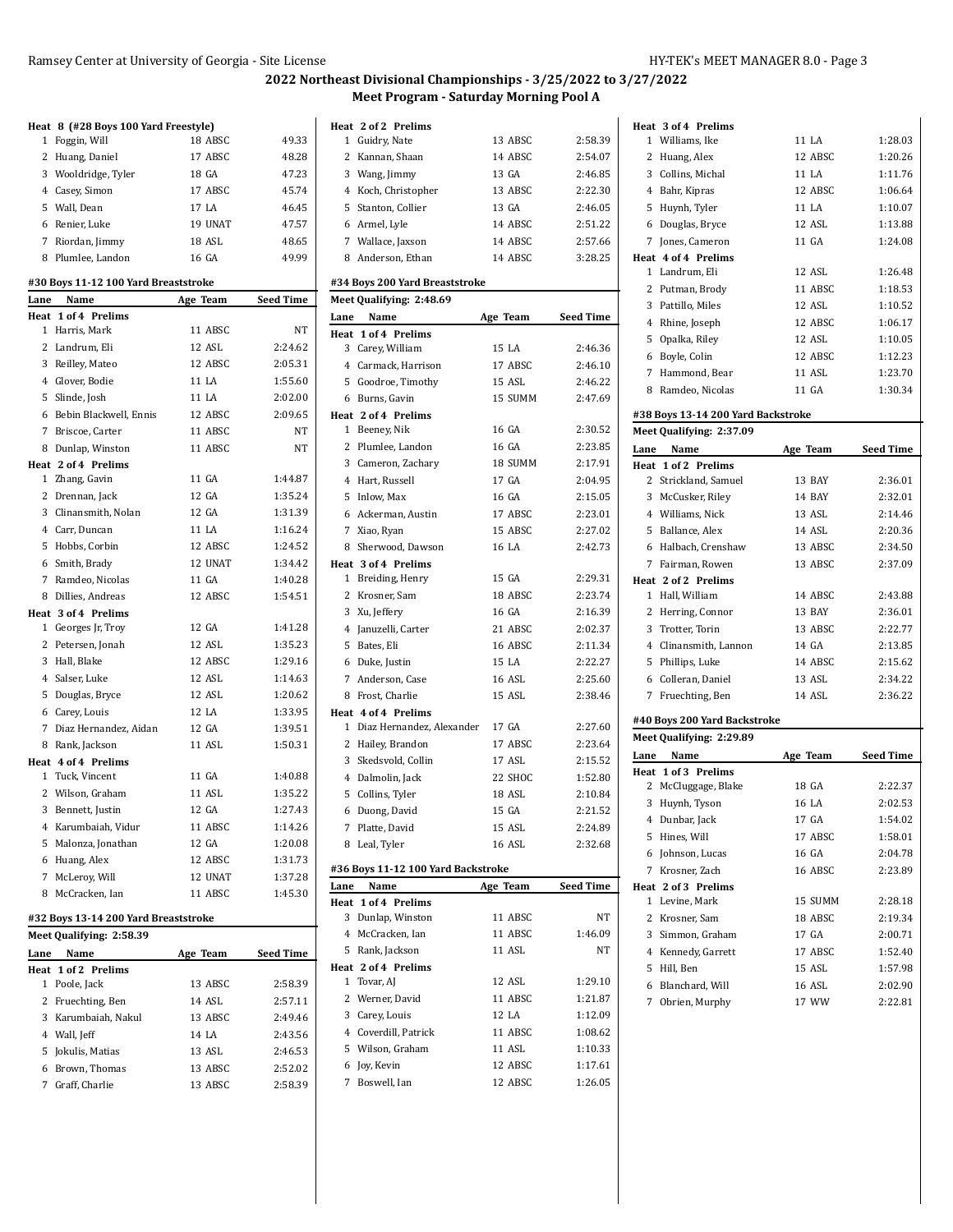#### **2022 Northeast Divisional Championships - 3/25/2022 to 3/27/2022 Meet Program - Saturday Morning Pool A**

|      | Heat 3 (#40 Boys 200 Yard Backstroke) |                  |                    |
|------|---------------------------------------|------------------|--------------------|
| 1    | Jensen, Dallin                        | 17 SUMM          | 2:24.90            |
|      | 2 Lin, Sean                           | 15 GA            | 2:05.01            |
|      | 3 Dockstader, Adam                    | 17 GA            | 1:59.98            |
|      | 4 Riordan, Jimmy                      | 18 ASL           | 1:51.93            |
|      | 5 Wooldridge, Thomas                  | 18 GA            | 1:55.95            |
|      | 6 Fagrell, Parker                     | 15 ABSC          | 2:02.67            |
|      | 7 Fair, Daniel                        | 15 ASL           | 2:22.69            |
|      | #42 Boys 11-12 50 Yard Butterfly      |                  |                    |
| Lane | Name                                  | Age Team         | <b>Seed Time</b>   |
| Heat | 1 of 3 Prelims                        |                  |                    |
| 1    | Alexander, Aideen                     | 12 ASL           | NΤ                 |
|      | 2 Reilley, Mateo                      | 12 ABSC          | 43.40              |
|      | 3 Jones, Cameron                      | 11 GA            | 38.12              |
|      | 4 Huynh, Tyler                        | 11 LA            | 31.26              |
|      | 5 Boyle, Colin                        | 12 ABSC          | 31.65              |
|      | 6 Smith, Brady                        | 12 UNAT          | 39.51              |
|      | 7 Dillies, Andreas                    | 12 ABSC          | 52.36              |
|      | Heat 2 of 3 Prelims                   |                  |                    |
| 1    | Sabatinelli, Ben                      | 11 ABSC          | NT                 |
|      | 2 Thang, Van                          | 12 ABSC          | 40.24              |
|      | 3 Wright, Cole                        | 12 GA            | 37.41              |
|      | 4 McKay, Colden                       | 11 LA            | 29.77              |
|      | 5 Collins, Michal                     | 11 LA            | 31.64              |
|      | 6 Hammond, Bear                       | 11 ASL           | 38.64              |
|      | 7 Schirmer, Henry                     | 12 ABSC          | 50.40              |
|      | Heat 3 of 3 Prelims                   |                  |                    |
| 1    | Bisca, Lucas                          | 11 WW            | 1:11.93            |
|      |                                       |                  |                    |
|      | 2 Petersen, Jonah                     | 12 ASL           | 40.14              |
|      | 3 Coverdill, Patrick                  | 11 ABSC          | 32.60              |
|      | 4 Karumbaiah, Vidur                   | 11 ABSC          | 29.69              |
|      | 5 Carr, Duncan                        | 11 LA            | 31.27              |
|      | 6 Kirkland, Jack                      | 11 ABSC          | 38.26              |
|      | 7 Copeland, Henry                     | 11 GA            | 45.69              |
|      | #44 Boys 13-14 100 Yard Butterfly     |                  |                    |
|      | Lane Name                             | Age Team         | <b>Seed Time</b>   |
|      | Heat 1 of 5 Prelims                   |                  |                    |
|      | 3 Villemain, Hudson                   | 14 ASL           | NT                 |
|      | 4 Saye, Brandon                       | 13 GA            | 1:43.56            |
|      | 5 Allen, Kole                         | 14 LA            | NT                 |
|      | Heat 2 of 5 Prelims                   |                  |                    |
|      | 2 Anderson, Ethan                     | 14 ABSC          | 1:34.60            |
|      | 3 Liu, Stephen                        | 13 ASL           | 1:26.17            |
|      | 4 Balducci, Henry                     | 14 ASL           | 1:24.20            |
|      | 5 McKenzie, Ryan                      | 13 LA            | 1:25.59            |
|      | 6 Parker, Justice                     | 13 GA            | 1:33.36            |
|      | 7 Wendel, Chase                       | 13 LA            | 1:43.32            |
|      | Heat 3 of 5 Prelims                   |                  |                    |
|      | 1 Dolin, John                         | 14 ASL           | 1:15.81            |
|      | 2 Smedley, Logan                      | 13 SUMM          | 1:07.90            |
|      | 3 Ballance, Alex                      | 14 ASL           | 1:01.69            |
|      | 4 Salser, Ethan                       | 14 ASL           | 56.89              |
|      | 5 Hebert, Parker                      | 13 SUMM          | 1:00.64            |
|      | 6 Clinansmith, Kayden                 | 14 GA            | 1:04.58            |
| 8    | 7 Wang, Jimmy<br>Guidry, Nate         | 13 GA<br>13 ABSC | 1:11.44<br>1:22.04 |

| Heat 4 of 5 Prelims<br>1<br>McCusker, Riley | 14 BAY   | 1:14.15            |
|---------------------------------------------|----------|--------------------|
|                                             | 14 LA    | 1:06.86            |
| 2 Wall, Jeff<br>3                           | 14 ABSC  | 1:01.05            |
| Phillips, Luke<br>4 Sheridan, Cayden        | 13 LA    | 56.66              |
| 5 Groves, George                            | 13 ASL   | 59.40              |
| 6 Armel, Lyle                               | 14 ABSC  | 1:03.55            |
|                                             | 13 UNSUM |                    |
| 7 Severtson, Collin                         | 14 GA    | 1:10.48<br>1:18.62 |
| 8<br>Alhmoud, Karam<br>Heat 5 of 5 Prelims  |          |                    |
| $\mathbf{1}$<br>Kannan, Shaan               | 14 ABSC  | 1:11.74            |
| $\overline{2}$<br>Colleran, Daniel          | 13 ASL   | 1:04.67            |
| 3 Dao, Jonathan                             | 13 LA    | 1:00.97            |
| 4 Stanton, Baylor                           | 14 GA    | 50.28              |
| 5<br>Jokulis, Matias                        | 13 ASL   | 57.81              |
| 6<br>Clinansmith, Lannon                    | 14 GA    | 1:01.80            |
| 7 Halbach, Crenshaw                         | 13 ABSC  | 1:09.42            |
| Bennett, SteveMichael<br>8                  | 14 GA    | 1:18.61            |
|                                             |          |                    |
| #46 Boys 100 Yard Butterfly                 |          |                    |
| Name<br>Lane                                | Age Team | <b>Seed Time</b>   |
| Heat 1 of 7 Prelims                         |          |                    |
| Goodroe, Timothy<br>$\mathbf{1}$            | 15 ASL   | 1:21.27            |
| 2 Isaacs, Garrett                           | 17 LA    | 1:19.04            |
| 3 Woodward, Elliott                         | 16 ABSC  | 1:15.00            |
| 4<br>Frost, Reilly                          | 16 MORG  | 1:12.13            |
| 5 Choi, Daniel                              | 17 ABSC  | 1:14.93            |
| 6 Allen, Connor                             | 17 ABSC  | 1:15.16            |
| 7 McCluggage, Brodie                        | 15 GA    | 1:20.47            |
| 8 Campillo, GianCarlo                       | 16 LA    | 1:28.14            |
| Heat 2 of 7 Prelims<br>1 Collins, Tyler     | 18 ASL   | 1:11.76            |
| 2 Krosner, Zach                             | 16 ABSC  | 1:09.50            |
| 3<br>Fair, Daniel                           | 15 ASL   | 1:06.61            |
| $\overline{4}$<br>Kirkley, River            | 15 ABSC  | 1:06.49            |
| Hall, Michael<br>5                          | 15 ABSC  | 1:06.53            |
| 6 Carey, William                            | 15 LA    | 1:07.12            |
| 7 Gamlin, Sawyer                            | 16 ASL   | 1:10.19            |
| 8<br>Leal, Tyler                            | 16 ASL   | 1:11.88            |
| Heat 3 of 7 Prelims                         |          |                    |
| 1 McNear, Owen                              | 16 ASL   | 1:04.22            |
| 2<br>Henry, Jaden                           | 17 GA    | 59.06              |
| 3 Duong, David                              | 15 GA    | 58.34              |
| 4 Hailey, Brandon                           | 17 ABSC  | 57.89              |
| 5<br>Johnson, Lucas                         | 16 GA    | 58.31              |
| 6 Johnson, Garrett                          | 16 UNAT  | 58.44              |
| 7 Shoffner, John                            | 15 ASL   | 1:03.15            |
| 8 Obrien, Murphy                            | 17 WW    | 1:06.23            |
| Heat 4 of 7 Prelims                         |          |                    |
| 1 Anderson, Case                            | 16 ASL   | 57.62              |
| 2 Kinney, Tyner                             | 18 LA    | 57.23              |
| 3 Skedsvold, Collin                         | 17 ASL   | 55.67              |
| 4 Xu, Jeffery                               | 16 GA    | 55.49              |
| 5 Plantamura, Nick                          | 17 ASL   | 55.49              |
| 6 Huang, Daniel                             | 17 ABSC  | 55.73              |
| 7 Bates, Eli                                | 16 ABSC  | 57.24              |
| Inlow, Max<br>8                             | 16 GA    | 57.81              |
|                                             |          |                    |
|                                             |          |                    |

|              | Heat 5 of 7 Prelims                          |         |                  |
|--------------|----------------------------------------------|---------|------------------|
| 1            | Lyle, Zack                                   | 15 ASL  | 55.01            |
|              | 2 Dockstader, Adam                           | 17 GA   | 53.88            |
|              | 3 Shepard, Brandon                           | 16 GA   | 52.11            |
|              | 4 Zhu, Andy                                  | 18 GA   | 50.00            |
|              | 5 Davis, Kyle                                | 15 LA   | 51.53            |
|              | 6 Xiao, James                                | 17 ABSC | 52.54            |
| 7            | Hines, Will                                  | 17 ABSC | 54.36            |
|              | 8 Wall, Dean                                 | 17 LA   | 55.47            |
|              | Heat 6 of 7 Prelims                          |         |                  |
| $\mathbf{1}$ | Simmon, Graham                               | 17 GA   | 54.59            |
|              | 2 Gallagher, Cal                             | 19 ASL  | 53.79            |
|              | 3 Renier, Luke                               | 19 UNAT | 51.89            |
|              | 4 Askew, Thomas                              | 18 ABSC | 49.47            |
|              | 5 Januzelli, Carter                          | 21 ABSC | 51.43            |
|              | 6 Casey, Simon                               | 17 ABSC | 52.18            |
| 7            | Garwold, Ian                                 | 18 ASL  | 54.09            |
| 8            | Diaz Hernandez, Alexander                    | 17 GA   | 55.42            |
|              | Heat 7 of 7 Prelims                          |         |                  |
|              | 1 Jones, Gavin                               | 18 ABSC | 54.41            |
| 2            | Foggin, Will                                 | 18 ABSC | 53.39            |
|              | 3 Dunbar, Jack                               | 17 GA   | 51.61            |
|              | 4 Monaghan, Eamon                            | 16 LA   | 48.63            |
|              | 5 Burch, Hudson                              | 16 ASL  | 51.21            |
|              | 6 Patterson, Nolan                           | 16 GA   | 52.15            |
|              | 7 Wooldridge, Tyler                          | 18 GA   | 54.00            |
|              | 8 Wall, Henry                                | 18 LA   | 55.19            |
|              |                                              |         |                  |
|              | #48 Boys 12 & Under 200 Yard Freestyle Relay |         |                  |
|              |                                              |         |                  |
| Lane         | <b>Team</b>                                  | Relay   | <b>Seed Time</b> |
|              | Heat 1 of 2 Finals                           |         |                  |
| 3            | GA                                           | C       | 2:29.53          |
|              | 4 ABSC                                       | D       | 2:21.80          |
|              | 5 LA                                         | B       | 2:24.91          |
|              | 6 ABSC                                       | E       | 3:19.45          |
|              | Heat 2 of 2 Finals                           |         |                  |
|              | 1 ASL                                        | B       | 2:12.02          |
|              | 2 ABSC                                       | B       | 2:01.25          |
|              | 3 <sub>1</sub> A                             | A       | 1:53.66          |
|              | 4 ABSC                                       | A       | 1:50.70          |
|              | $5$ ASL                                      | A       | 1:51.58          |
|              | 6 GA                                         | A       | 1:58.09          |
|              | 7 ABSC                                       | C       | 2:09.05          |
|              | 8 GA                                         | B       | 2:13.58          |
|              |                                              |         |                  |
|              | #50 Boys 14 & Under 200 Yard Freestyle Relay |         |                  |
| Lane         | Team<br>Heat 1 of 2 Finals                   | Relay   | <b>Seed Time</b> |
|              | 3 ABSC                                       | D       | NΤ               |
|              | 4 ABSC                                       | C       | 1:59.64          |
|              | 5 ASL                                        | C       | 2:08.40          |
|              | Heat 2 of 2 Finals                           |         |                  |
|              | 1 SUMM                                       | A       | 1:52.81          |
|              | 2 ASL                                        | B       | 1:47.73          |
|              | 3 ABSC                                       | A       | 1:40.92          |
|              | 4 ASL                                        | A       | 1:37.78          |
|              | 5 GA                                         | А       | 1:38.46          |
|              | 6 LA                                         | A       | 1:45.97          |
| 7            | ABSC                                         | B       | 1:51.24          |
| 8            | GA                                           | B       | 1:52.90          |